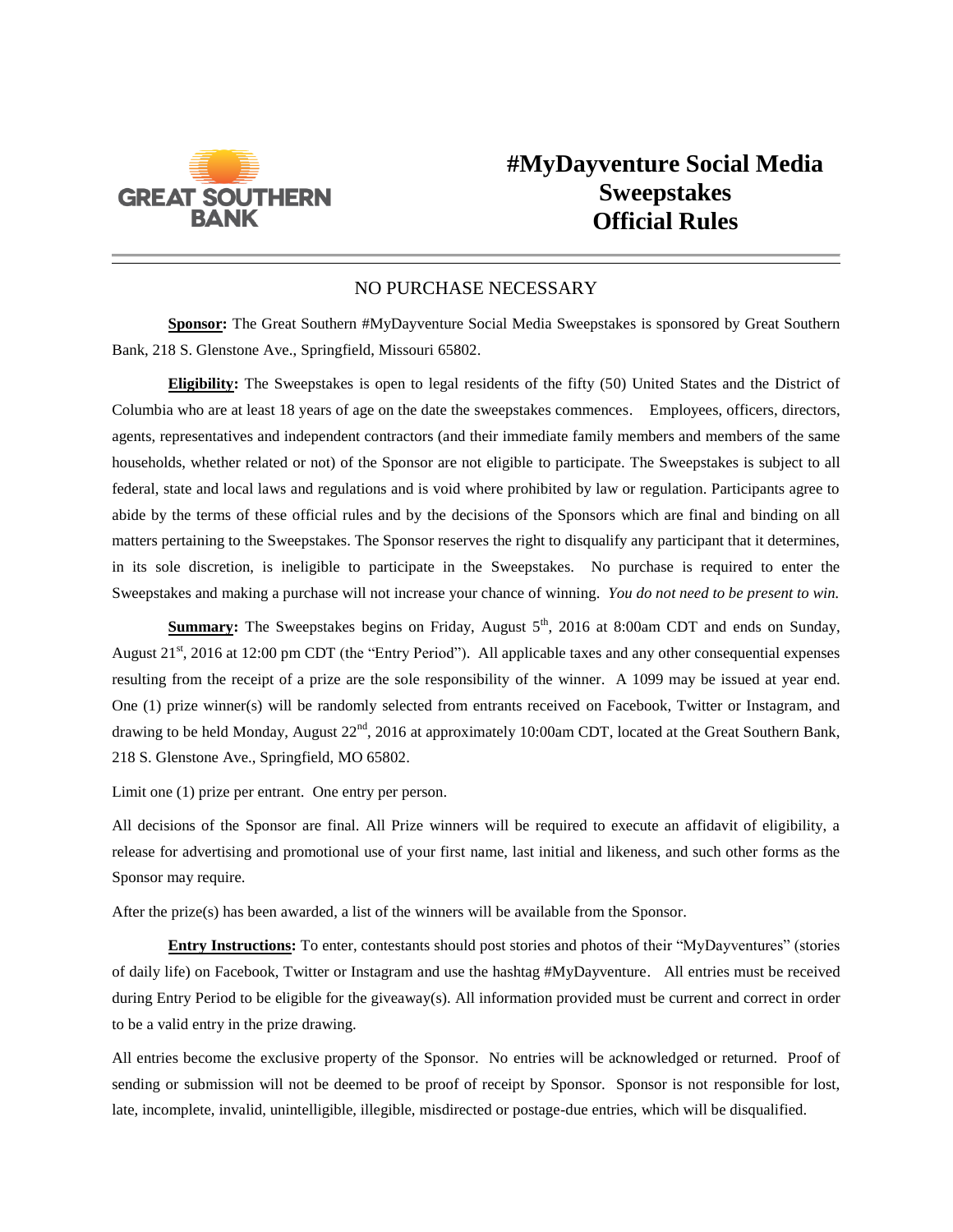**Prizes:** Prizes include one (1) Great Southern Mastercard Gift Card with a total retail value of \$500.00 US Dollars. Prizes listed are the minimum value of prizes that will be awarded. Unclaimed prizes will be forfeited. All prizes won will be awarded within 72 hours of the conclusion of the Entry Period. No substitution or cash alternatives for prizes allowed, except by Sponsor in the event of prize unavailability. No transfer or assignment of prizes is permitted. Prizes will not be replaced if lost or stolen. All taxes on prizes and incidental expenses not mentioned herein are the sole responsibility of the winners.

Prize winners will be notified via private and public message on Facebook, Twitter and Instagram and/or email within ten (10) days after the Sweepstakes prize drawing and will be given ten (10) days to confirm receipt if notified by mail or email. If a prize is not claimed within ten (10) days of notification or if a selected winner is found not to meet all of these Sweepstakes rules, sponsor reserves the right to select a different entrant to receive the prize. If another prize winner is selected, any previously selected winners will have no rights to the Prize, or any other Sweepstakes benefits. This process may be repeated until the Prize for each Sweepstakes has been awarded to a fully-qualifying entrant. Prize winners may be required to execute and return an Affidavit of Eligibility and Liability Release and, unless prohibited, a Publicity Release, within 10 (days) of being notified that they are a winner. Non-Compliance with this time period may result in disqualification and selection of an alternate winner. Acceptance of a prize constitutes permission for the Sponsor to use winners' names and likenesses for advertising and promotional purposes without additional compensation unless prohibited by law.

**Cost and Odds of Winning:** There is no cost to participate in the Sweepstakes. No purchase is necessary and purchase will not increase the odds of winning. Odds of winning depend on number of entries received.

**Limitation of Liability:** If for any reason the Sweepstakes is not capable of running as planned, including infection by computer virus, bugs, tampering, unauthorized intervention, fraud, technical failures, or any other causes which corrupt or affect the administration, security, fairness, integrity, or proper conduct of the Sweepstakes, the Sponsors reserve the right, in their sole discretion, to disqualify any individual who tampers with the Sweepstakes, and to cancel, terminate, modify or suspend the Sweepstakes. Sponsors assume no responsibility for any error, omission, interruption, deletion, defect, delay in operation or transmission, communications line failure, theft or destruction or unauthorized access to, or alteration of, entries. Sponsors are not responsible for problems or technical malfunction of any telephone network or lines, computer online systems, servers, or providers of computer equipment, software, failure of any email to be received by the Sponsors on account of technical problems or traffic congestion on the Internet or at any web site, or any combination thereof, including any injury or damage to participant's or any other person's computer related to or resulting from participation in or downloading any materials related to this Sweepstakes.

By participating in the Sweepstakes, each participant agrees to release and hold the Sponsors harmless from any and all losses, damages, rights, claims and actions of any kind in connection with or resulting from participation in the Sweepstakes and/or acceptance, possession, or use of any prizes including, without limitation, personal injuries, death, property damages and any claims by third parties or otherwise based on publicity rights, defamation, or invasion of privacy. Entrants acknowledge that Sponsors are not responsible or liable for any warranty, representation, or guarantee, express or implied, in fact or in law, relative to the Prizes. If by reason of error, more